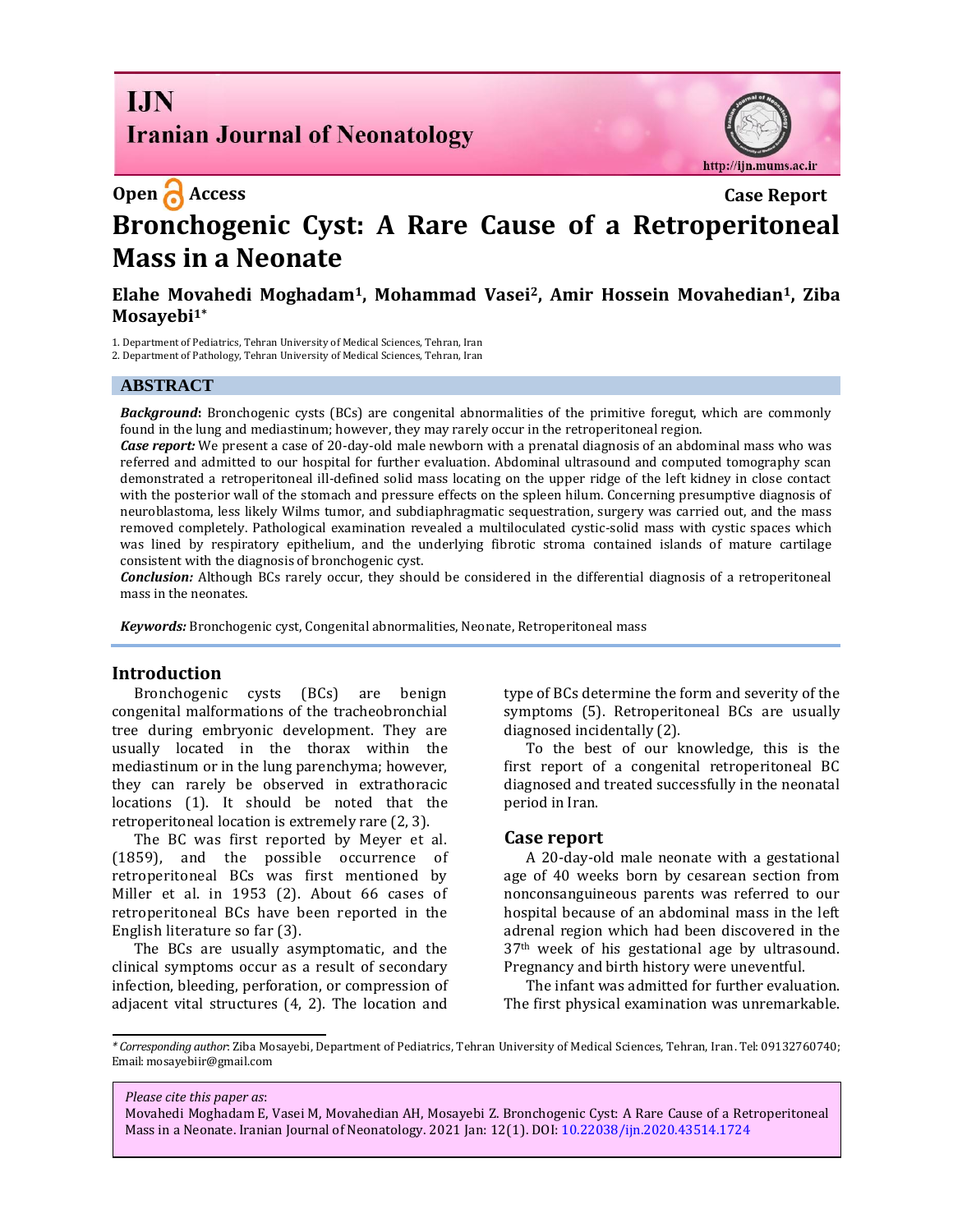

Figure 1. Axial and spiral computed tomography scan with contrast media

No organomegaly or palpable mass was detected on abdominal examination. Lab data, including complete blood count, biochemistry, and liver function tests were within normal limit. During hospitalization, he had few episodes of fever. Sepsis workup was performed, and the administration of antibiotics improved his general condition. It is worth mentioning that the cultures were negative.

No remarkable findings were noted on the chest radiograph. Abdominal sonography revealed a 46×34 mm retroperitoneal ill-defined solid mass on the upper ridge of the left kidney close to the hilum of the spleen. The mass had vascular flow and did not pass the midline. Based on its homogeneity and echogenicity, it resembled neuroblastoma and less likely Wilms tumor.

Vanillylmandelic and homovanillic acids were 0.4 (Normal range:0.169-1.351mg/24 h) and 0.43 mg (Normal range: 1.4-4.3mg/24h), respectively, in 24 h collected urine. The serum level of alfa fetoprotein and beta human chorionic gonadotropin was normal as well.

Spiral abdominopelvic computed tomography (CT) scan with contrast media demonstrated a 50×37×32 mm soft tissue mass in the left suprarenal region. The mass was in close contact with the posterior wall of the stomach and spleen. It had displaced the adrenal gland laterally and left diaphragm superiorly. Moreover, there was a thin branch from aorta supplying the mass. All the other organs were normal (Figure 1). Neuroblastoma and less likely subdiaphragmatic sequestration were suggested in the differential diagnosis of the lesion by the radiologists.

Appropriate consultations, including hematology, surgery, and cardiology were performed for our patient, and he underwent surgery for either biopsy or removal of the whole mass.

The surgery was performed under general anesthesia. The mass had a retroperitoneal origin and was located on the top of the adrenal gland with a distinct and irregular border measuring 5.5×4×2 centimeter. The mass was removed completely, the diaphragm reconstructed, and a tube was inserted for drainage.

The histopathologic examination showed a solid cystic mass with a soft whitish surface and smooth consistency. In the microscopic examination, a hamartomatous tissue was noted which was mostly composed of small and large multiloculated cystic spaces lined by respiratory epithelium. The intervening stroma was cellular and composed of fibromuscular tissue with foci of mature cartilage indicating a bronchogenic multiloculated cyst. No other types of tissues were observed ruling out the diagnosis of teratoma (Figure 2).

The patient had an uneventful recovery and discharged with a very good general condition. The patient was clinically well and free of complications during a-9-month follow-up,

#### **Discussion**

The BCs with an incidence of 1 per 100,000 population (6) are rare congenital malformations originated from anomalous budding of the embryonic foregut, which usually detected above the diaphragm, especially in the mediastinum or in the pulmonary parenchyma [\(2,](#page-3-0) 3, 7). A few cases of bronchogenic cyst below the diaphragm are reported in the literature. Their occurrence is very rare in the retroperitoneum, and the mechanism is not clear (2). It has been postulated that before the fusion of diaphragm, the aberrant bud detaches from the primitive foregut and migrates toward the abdomen resulting in a retroperitoneal bronchogenic cyst. Another hypothesis is the possibility of intraabdominal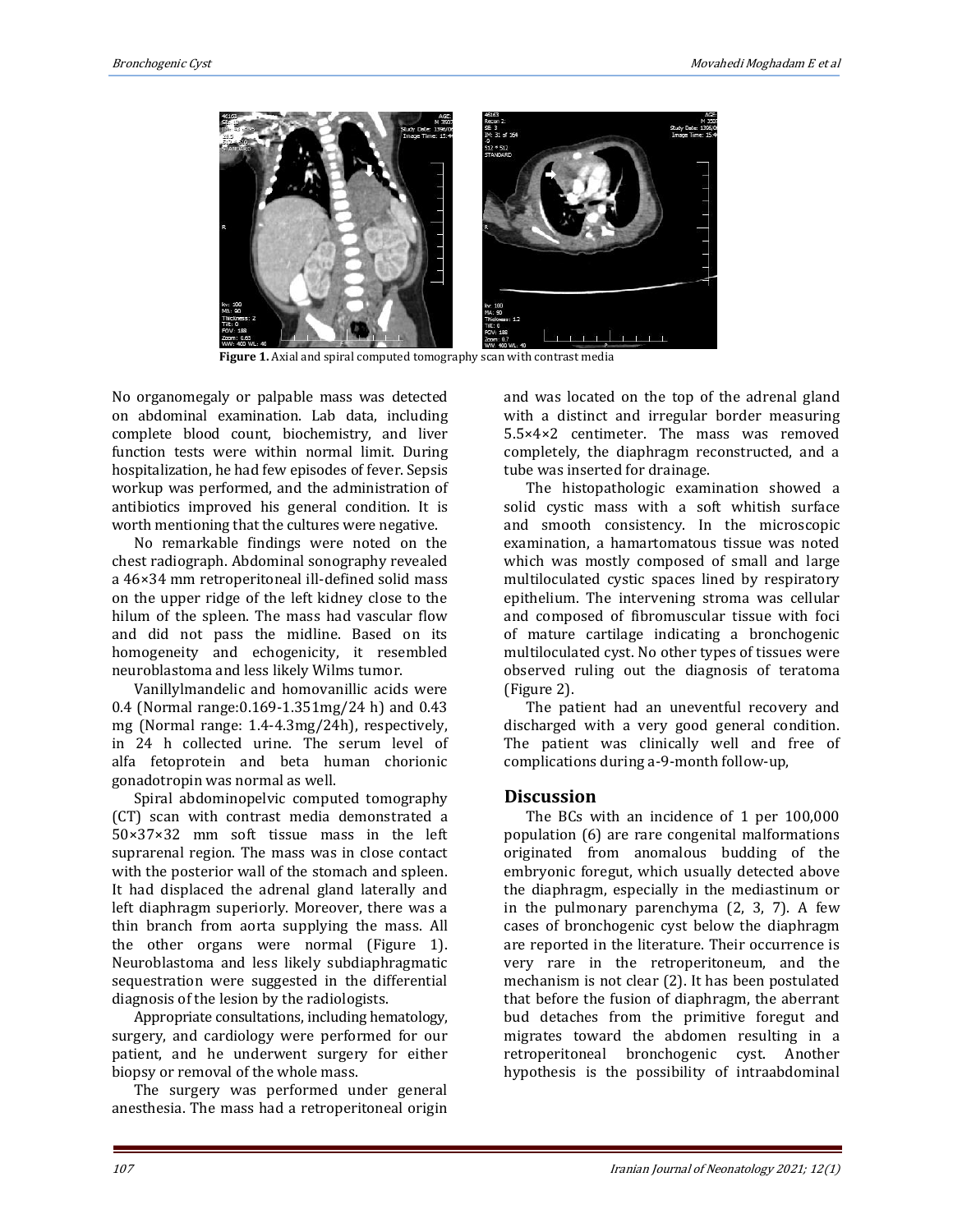

**Figure 2.** Pathology slides: Histopathology examination showing cystic spaces that are lined by respiratory type epithelium. The underlying stroma was composed of fibromuscular tissue with foci of mature cartilage (hemato Experience 2. Fathology sinces. This opathology examination showing eystic spaces that are lined by respiratory type epithelium. The underlying stroma was composed of fibromuscular tissue with foci of mature cartilage (hem

budding from the foregut which seems less pudding from<br>reliable (2, 3).

Kizu et al. described 39 BCs with the intraabdominal origin of which 25 cases were in intraabdominal origin of which 25 cases were in<br>retroperitoneal origin (8). Among eight children with intraabdominal lesions, six cases were in the retroperitoneal area (9). The majority of these retroperitoneal area (9). The majority of these<br>cysts are located in an imaginary triangle envisioned posterior to the stomach, defined by the midline, splenic vein inferiorly, and the diaphragm superiorly (2, 10). According to the literature, more than 80% of the retroperitoneal BCs are located near the left adrenal gland (2, 3). In our patient, the cyst was located at the top of the left adrenal in close contact with the posterior<br>wall of the stomach and spleen. The second most<br>common location is the peripancreatic region (2) wall of the stomach and spleen. The second most common location is the peripancreatic region (2). nid<br>rag<br>ur

The finding of a retroperitoneal mass in neonates usually raises various differential diagnoses, such as neuroblastoma, adrenal hemorrhage, Wilms tumor, teratoma, and subdiaphragmatic sequestration (11). Imaging modalities, such as X-ray, ultrasound, CT scan, and magnetic resonance imaging are the methods for modalities, such as X-ray, ultrasound, CT scan, and<br>magnetic resonance imaging are the methods for<br>diagnosis; however, the exact preoperative diagnosis is difficult, and only histologic examination can confirm the definite diagnosis. ates<br>ose:<br>rrh:

Our patient was a male infant, retroperitoneal Examination can commit the definite diagnosis.<br>
BCs occur with equal frequency in both males and<br>
females with a wide age range (3) A male females with a wide age range (3). A male predominance of 4:1 was stated by Maly et al. (10). According to a study conducted by Ubukata<br>et al., an age range of 3 weeks to 81 years have<br>been reported in this regard (12). In most et al., an age range of 3 weeks to 81 years have been reported in this regard (12). In most instances, BCs are asymptomatic and are detected incidentally (2, 10). Prenatal diagnosis of BCs might be possible and could prevent potential nta:<br>b

complications (13). Although the prenatal diagnosis of thoracic BCs is increasing, this diagnosis is difficult for abdominal lesions. Bagolan et al. reported the prenatal ultrasound observation of an intra-abdominal bronchogenic cyst for the first time (9). liagr<br>ago<br>bse

The treatment of retroperitoneal BCs is surgical removal. The excision is recommended to surgical removal. The excision is recommended to<br>establish a definite diagnosis, alleviate any<br>symptoms, and prevent complications (2, 12). symptoms, and prevent complications (2, 12). Some reports of laparoscopic excision of retroperitoneal BCs have been reported in the literature (9, 14); however, there is limited

experience among neonates in this regard.<br>
When the diagnosis of BCs is su<br>
minimally invasive procedures, su When the diagnosis of BCs is suspected, minimally invasive procedures, such as endoscopic ultrasonography-guided fine needle biopsy aspiration and endoscopic submucosal dissection should be considered. They are valuable diagnostic methods in both adults and children; however, it is more difficult in small children (9). The prognosis of the bronchogenic cyst is favorable; nonetheless, the appropriate follow-up is needed for patients. lisse<br><sup>'alua</sup><br>'hild

# tollow-up is ne<br>**Conclusion**

Despite the rarity of retroperitoneal BCs, it should be considered in the differential diagnosis of retroperitoneal masses among neonates, especially recopernoned masses along heolates, espectively when they are found in the left upper quadrant.<br>Acknowledgments

#### **Acknowledgments**

The authors would like to thank all colleagues for their contribution to conducting this study.

## **Conflicts of interests** ion<br>T

The authors declare that they have no conflicts